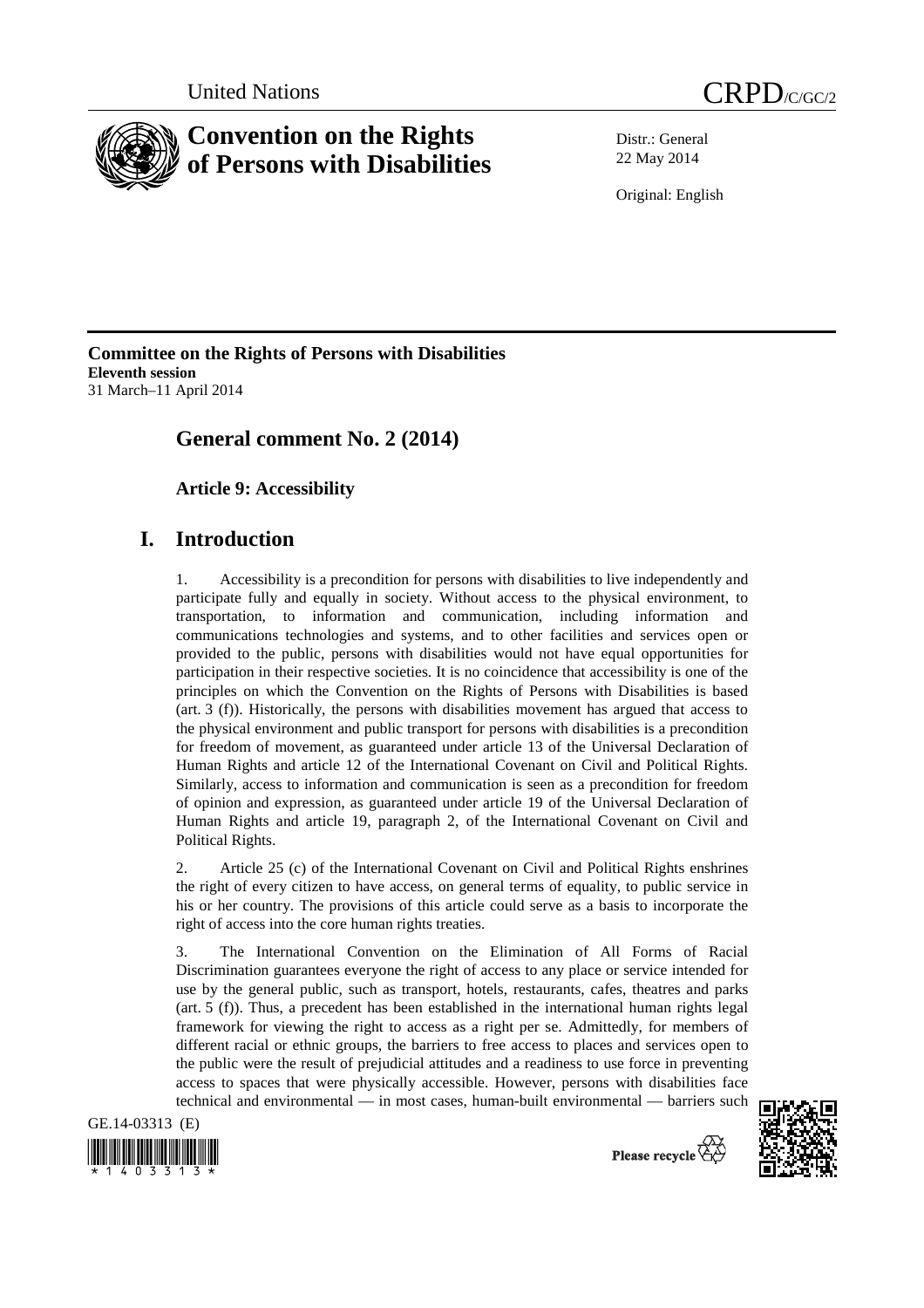as steps at the entrances of buildings, the absence of lifts in multi-floor buildings and a lack of information in accessible formats. The built environment always relates to social and cultural development as well as customs; therefore the built environment is under the full control of society. Such artificial barriers are often the result of a lack of information and technical know-how rather than a conscious will to prevent persons with disabilities from accessing places or services intended for use by the general public. In order to introduce policies that allow better accessibility for persons with disabilities, it is necessary to change attitudes towards persons with disabilities in order to fight against stigma and discrimination, through ongoing education efforts, awareness-raising, cultural campaigns and communication.

4. The International Covenant on Civil and Political Rights and the International Convention on the Elimination of All Forms of Racial Discrimination clearly establish the right of access as part of international human rights law. Accessibility should be viewed as a disability-specific reaffirmation of the social aspect of the right of access. The Convention on the Rights of Persons with Disabilities includes accessibility as one of its key underlying principles — a vital precondition for the effective and equal enjoyment of civil, political, economic, social and cultural rights by persons with disabilities. Accessibility should be viewed not only in the context of equality and non-discrimination, but also as a way of investing in society and as an integral part of the sustainable development agenda.

5. While different people and organizations understand differently what information and communications technology (ICT) means, it is generally acknowledged that ICT is an umbrella term that includes any information and communication device or application and its content. Such a definition encompasses a wide range of access technologies, such as radio, television, satellite, mobile phones, fixed lines, computers, network hardware and software. The importance of ICT lies in its ability to open up a wide range of services, transform existing services and create greater demand for access to information and knowledge, particularly in underserved and excluded populations, such as persons with disabilities. Article 12 of the International Telecommunication Regulations (adopted in Dubai in 2012) enshrines the right for persons with disabilities to access international telecommunication services, taking into account the relevant International Telecommunication Union (ITU) recommendations. The provisions of that article could serve as a basis for reinforcing States parties' national legislative frameworks.

6. In its general comment No. 5 (1994) on persons with disabilities, the Committee on Economic, Social and Cultural Rights evoked the duty of States to implement the United Nations Standard Rules on the Equalization of Opportunities for Persons with Disabilities.<sup>1</sup> The Standard Rules highlight the significance of the accessibility of the physical environment, transport, information and communication for the equalization of opportunities for persons with disabilities. The concept is developed in rule 5, in which access to the physical environment, and access to information and communication are targeted as areas for priority action for States. The significance of accessibility can be derived also from general comment No. 14 (2000) of the Committee on Economic, Social and Cultural Rights on the right to the highest attainable standard of health (para. 12). In its general comment No. 9 (2006) on the rights of children with disabilities, the Committee on the Rights of the Child emphasizes that the physical inaccessibility of public transportation and other facilities, including governmental buildings, shopping areas and recreational facilities, is a major factor in the marginalization and exclusion of children with disabilities

<sup>&</sup>lt;sup>1</sup> General Assembly resolution 48/96, annex.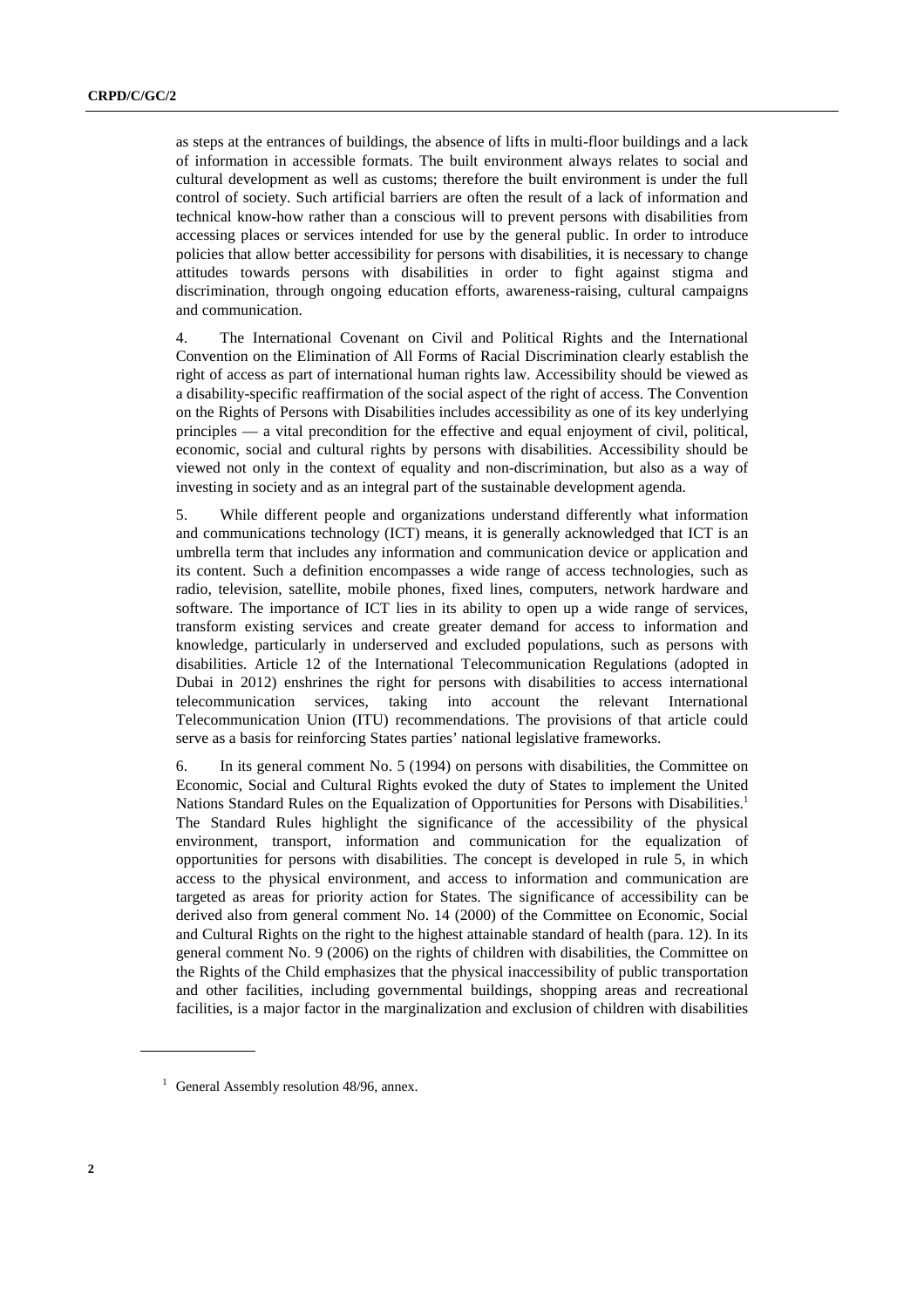and markedly compromises their access to services, including health and education (para. 39). The importance of accessibility was reiterated by the Committee on the Rights of the Child in its general comment No. 17 (2013) on the right of the child to rest, leisure, play, recreational activities, cultural life and the arts.

7. The *World Report on Disability Summary*, published in 2011 by the World Health Organization and the World Bank within the framework of the largest consultation ever and with the active involvement of hundreds of professionals in the field of disability, stresses that the built environment, transport systems and information and communication are often inaccessible to persons with disabilities (p. 10). Persons with disabilities are prevented from enjoying some of their basic rights, such as the right to seek employment or the right to health care, owing to a lack of accessible transport. The level of implementation of accessibility laws remains low in many countries and persons with disabilities are often denied their right to freedom of expression owing to the inaccessibility of information and communication. Even in countries where sign language interpretation services exist for deaf persons, the number of qualified interpreters is usually too low to meet the increasing demand for their services, and the fact that the interpreters have to travel individually to clients makes the use of their services too expensive. Persons with intellectual and psychosocial disabilities as well as deaf-blind persons face barriers when attempting to access information and communication owing to a lack of easy-to-read formats and augmentative and alternative modes of communication. They also face barriers when attempting to access services due to prejudices and a lack of adequate training of the staff providing those services.

8. The report, *Making Television Accessible*, published in 2011 by the International Telecommunication Union in cooperation with the Global Initiative for Inclusive Information and Communication Technologies, highlights that a significant proportion of the one billion people who live with some form of disability are unable to enjoy the audiovisual content of television. This is due to the inaccessibility of content, information and/or devices necessary for them to access those services.

9. Accessibility was recognized by the mainstream ICT community since the first phase of the World Summit on Information Society, held in Geneva in 2003. Introduced and driven by the disability community, the concept was incorporated in the Declaration of Principles adopted by the Summit, which in paragraph 25 state, "the sharing and strengthening of global knowledge for development can be enhanced by removing barriers to equitable access to information for economic, social, political, health, cultural, educational, and scientific activities and by facilitating access to public domain information, including by universal design and the use of assistive technologies". 2

10. The Committee on the Rights of Persons with Disabilities has considered accessibility as one of the key issues in each of the 10 interactive dialogues it has held with States parties during the consideration of their initial reports, prior to the drafting of the present general comment. The concluding observations on those reports all contain recommendations concerning accessibility. One common challenge has been the lack of an adequate monitoring mechanism to ensure the practical implementation of accessibility standards and relevant legislation. In some States parties, monitoring was the responsibility of local authorities that lacked the technical knowledge and the human and material

<sup>&</sup>lt;sup>2</sup> See "Declaration of Principles: Building the Information Society: a global challenge in the new Millennium", adopted by the World Summit on the Information Society at its first phase, held in Geneva in 2003 (WSIS-03/GENEVA/DOC/4-E), para. 25.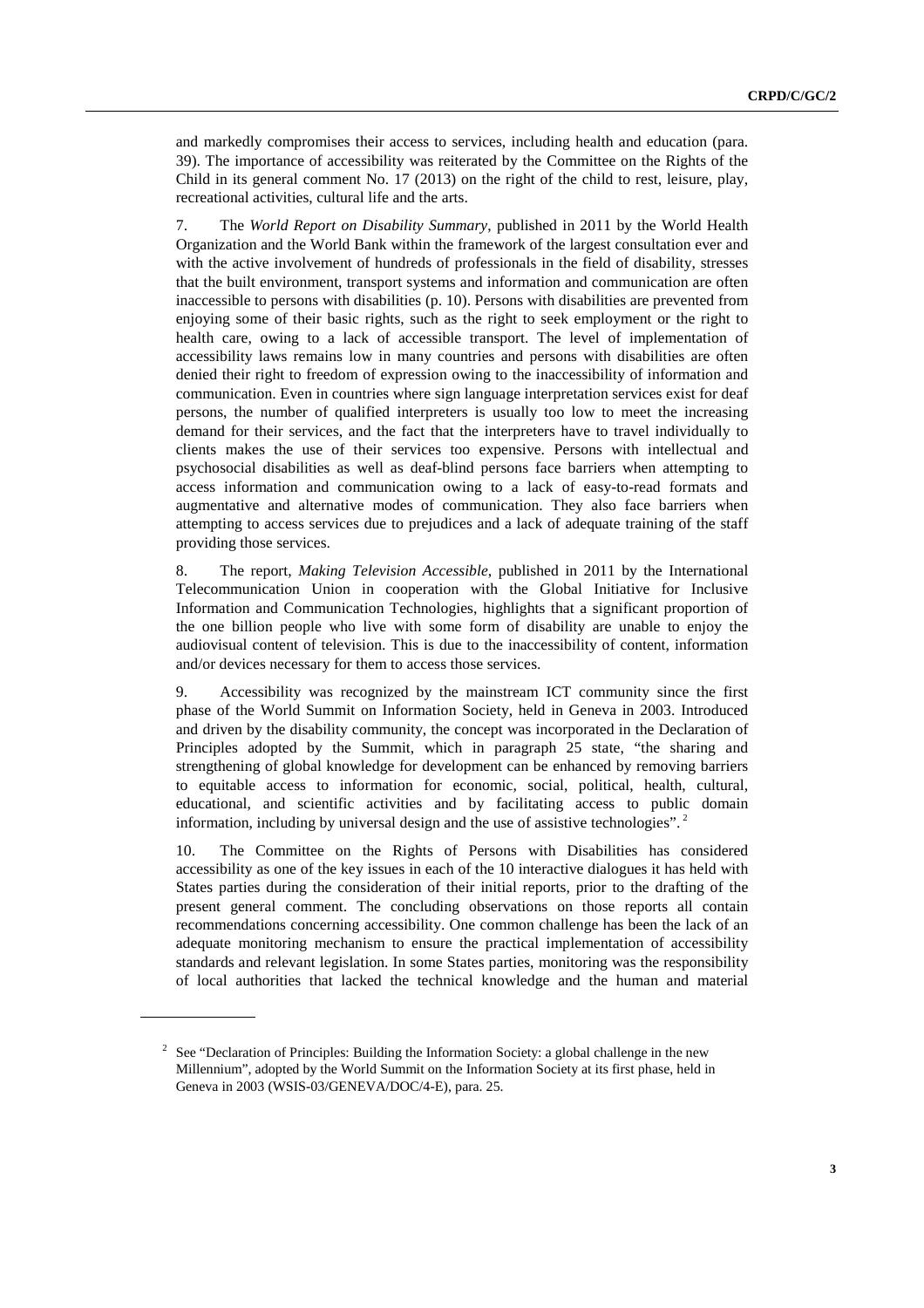resources to ensure effective implementation. Another common challenge has been the lack of training provided to the relevant stakeholders and insufficient involvement of persons with disabilities and their representative organizations in the process of ensuring access to the physical environment, transport, information and communication.

11. The Committee on the Rights of Persons with Disabilities has also addressed the issue of accessibility in its jurisprudence. In the case of *Nyusti and Takács* v. *Hungary* (communication No. 1/2010, Views adopted on 16 April 2013), the Committee was of the view that all services open or provided to the public must be accessible in accordance with the provisions of article 9 of the Convention on the Rights of Persons with Disabilities. The State party was called upon to ensure that blind persons had access to automatic teller machines (ATMs). The Committee recommended, inter alia, that the State party establish "minimum standards for the accessibility of banking services provided by private financial institutions for persons with visual and other types of impairments; … create a legislative framework with concrete, enforceable and time-bound benchmarks for monitoring and assessing the gradual modification and adjustment by private financial institutions of previously inaccessible banking services provided by them into accessible ones; … and ensure that all newly procured ATMs and other banking services are fully accessible for persons with disabilities" (para. 10.2 (a)).

12. Given these precedents and the fact that accessibility is indeed a vital precondition for persons with disabilities to participate fully and equally in society and enjoy effectively all their human rights and fundamental freedoms, the Committee finds it necessary to adopt a general comment on article 9 of the Convention on accessibility, in accordance with its rules of procedure and the established practice of the human rights treaty bodies.

#### **II. Normative content**

13. Article 9 of the Convention on the Rights of Persons with Disabilities stipulates that, "to enable persons with disabilities to live independently and participate fully in all aspects of life, States parties shall take appropriate measures to ensure to persons with disabilities access, on an equal basis with others, to the physical environment, to transportation, to information and communication, including information and communication technologies and systems, and to other facilities and services open or provided to the public, both in urban and in rural areas". It is important that accessibility is addressed in all its complexity, encompassing the physical environment, transportation, information and communication, and services. The focus is no longer on legal personality and the public or private nature of those who own buildings, transport infrastructure, vehicles, information and communication, and services. As long as goods, products and services are open or provided to the public, they must be accessible to all, regardless of whether they are owned and/or provided by a public authority or a private enterprise. Persons with disabilities should have equal access to all goods, products and services that are open or provided to the public in a manner that ensures their effective and equal access and respects their dignity. This approach stems from the prohibition against discrimination; denial of access should be considered to constitute a discriminatory act, regardless of whether the perpetrator is a public or private entity. Accessibility should be provided to all persons with disabilities, regardless of the type of impairment, without distinction of any kind, such as race, colour, sex, language, religion, political or other opinion, national or social origin, property, birth or other status, legal or social status, gender or age. Accessibility should especially take into account the gender and age perspectives for persons with disabilities.

14. Article 9 of the Convention clearly enshrines accessibility as the precondition for persons with disabilities to live independently, participate fully and equally in society, and have unrestricted enjoyment of all their human rights and fundamental freedoms on an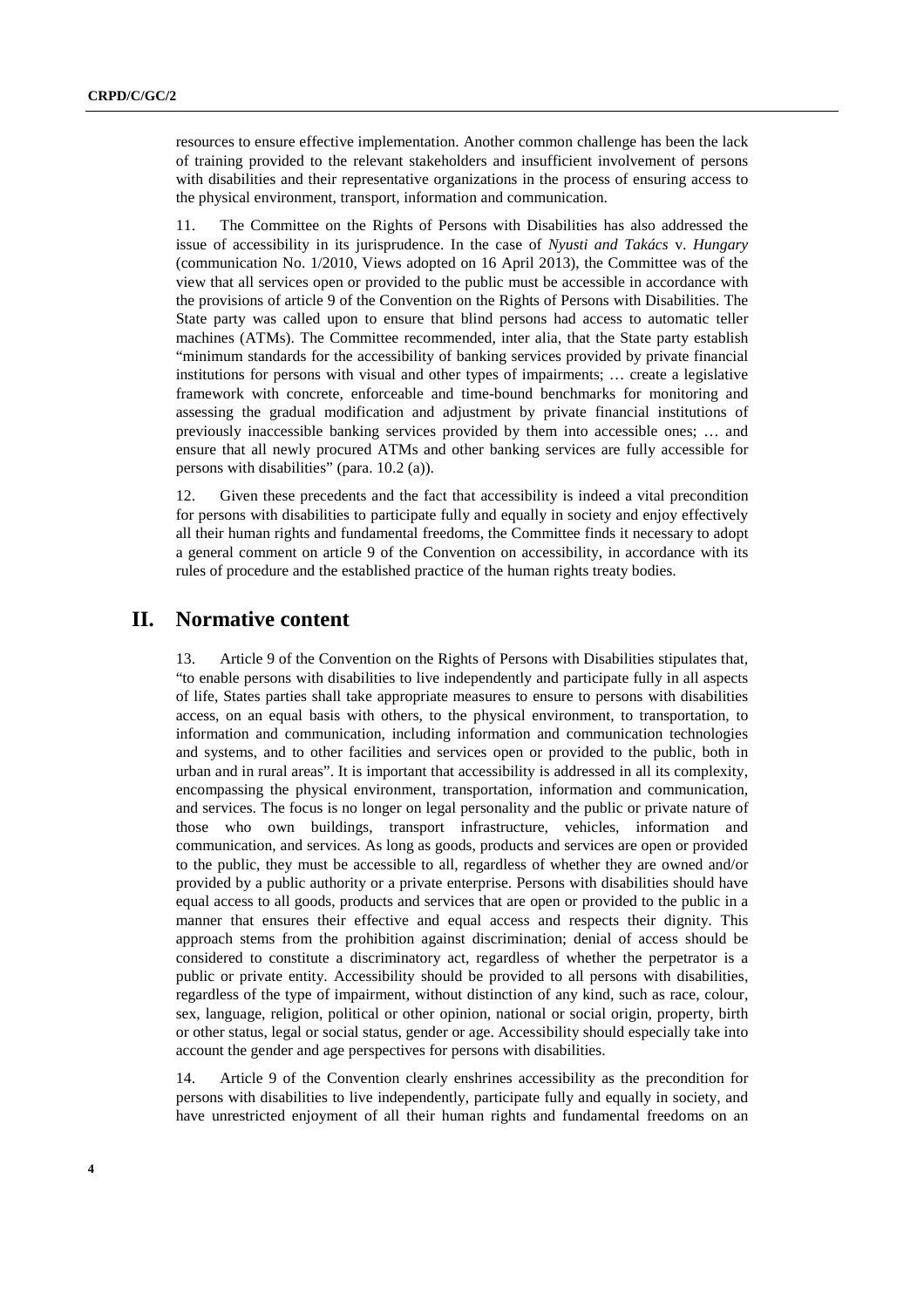equal basis with others. Article 9 has roots in existing human rights treaties, such as article 25 (c) of the International Covenant on Civil and Political Rights on the right to equal access to public service, and article 5 (f) of the International Convention on the Elimination of All Forms of Racial Discrimination on the right of access to any place or service intended for public use. When those two core human rights treaties were adopted, the Internet, which has changed the world dramatically, did not exist. The Convention on the Rights of Persons with Disabilities is the first human rights treaty of the 21st century to address access to ICTs; and it does not create new rights in that regard for persons with disabilities. Furthermore, the notion of equality in international law has also changed over the past decades, with the conceptual shift from formal equality to substantive equality having an impact on the duties of States parties. States' obligation to provide accessibility is an essential part of the new duty to respect, protect and fulfil equality rights. Accessibility should therefore be considered in the context of the right to access from the specific perspective of disability. The right to access for persons with disabilities is ensured through strict implementation of accessibility standards. Barriers to access to existing objects, facilities, goods and services aimed at or open to the public shall be removed gradually in a systematic and, more importantly, continuously monitored manner, with the aim of achieving full accessibility.

15. The strict application of universal design to all new goods, products, facilities, technologies and services should ensure full, equal and unrestricted access for all potential consumers, including persons with disabilities, in a way that takes full account of their inherent dignity and diversity. It should contribute to the creation of an unrestricted chain of movement for an individual from one space to another, including movement inside particular spaces, with no barriers. Persons with disabilities and other users should be able to move in barrier-free streets, enter accessible low-floor vehicles, access information and communication, and enter and move inside universally designed buildings, using technical aids and live assistance where necessary. The application of universal design does not automatically eliminate the need for technical aids. Its application to a building from the initial design stage helps to make construction much less costly: making a building accessible from the outset might not increase the total cost of construction at all in many cases, or only minimally in some cases. On the other hand, the cost of subsequent adaptations in order to make a building accessible may be considerable in some cases, especially with regard to certain historical buildings. While the initial application of universal design is more economical, the potential cost of subsequent removal of barriers may not be used as an excuse to avoid the obligation to remove barriers to accessibility gradually. Accessibility of information and communication, including ICT, should also be achieved from the outset because subsequent adaptations to the Internet and ICT may increase costs. It is therefore more economical to incorporate mandatory ICT accessibility features from the earliest stages of design and production.

16. The application of universal design makes society accessible for all human beings, not only persons with disabilities. It is also significant that article 9 explicitly imposes on States parties the duty to ensure accessibility in both urban and rural areas. Evidence has shown that accessibility is usually better in bigger cities than in remote, less developed rural areas, although extensive urbanization can sometimes also create additional new barriers that prevent access for persons with disabilities, in particular to the built environment, transport and services, as well as more sophisticated information and communication services in heavily populated, bustling urban areas. In both urban and rural areas, access should be available for persons with disabilities to the natural and heritage parts of the physical environment that the public can enter and enjoy.

17. Article 9, paragraph 1, requires States parties to identify and eliminate obstacles and barriers to accessibility to, inter alia: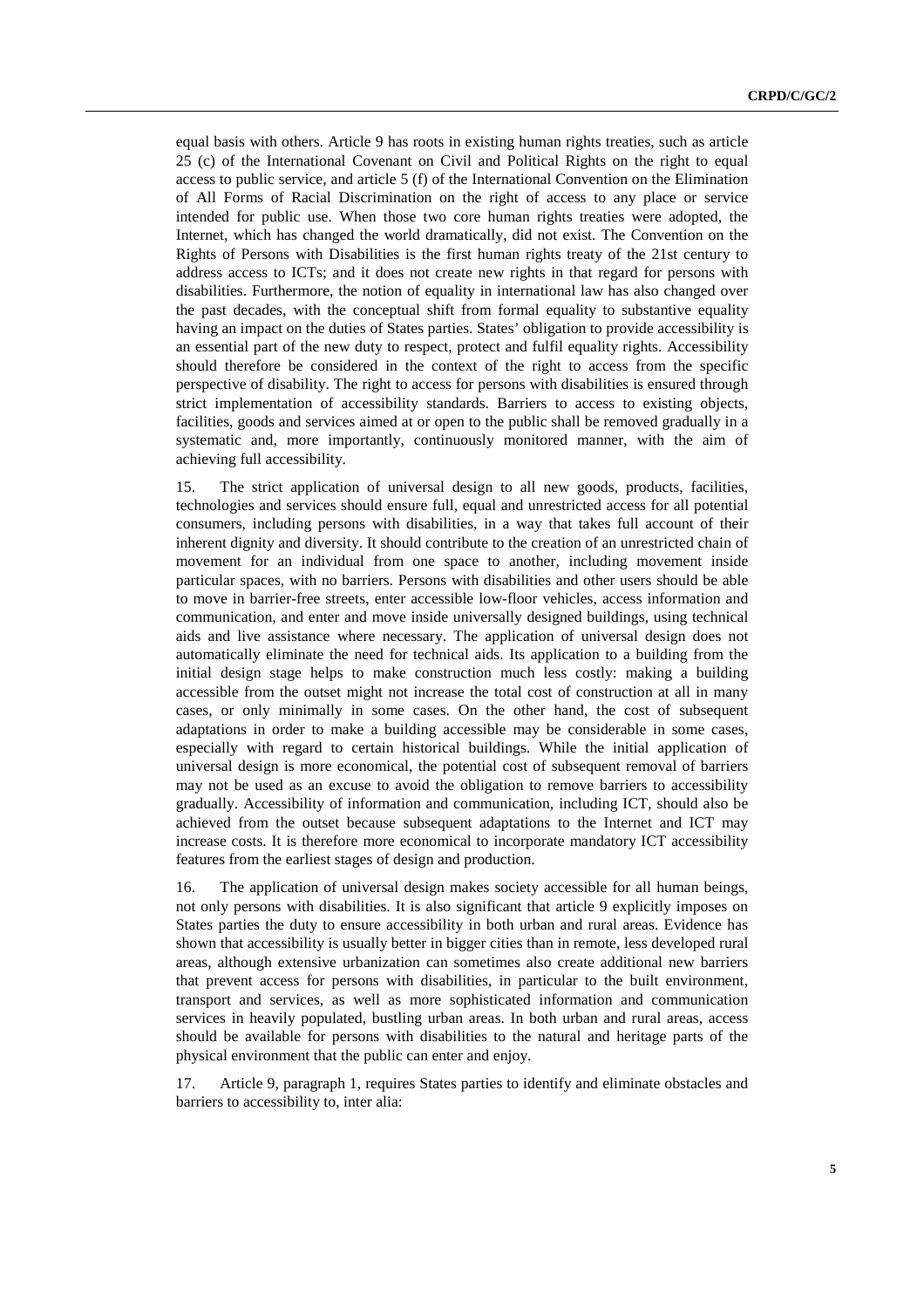(a) Buildings, roads, transportation and other indoor and outdoor facilities, including schools, housing, medical facilities and workplaces;

(b) Information, communications and other services, including electronic services and emergency services.

The other indoor and outdoor facilities, mentioned above, should include law enforcement agencies, tribunals, prisons, social institutions, areas for social interaction and recreation, cultural, religious, political and sports activities, and shopping establishments. Other services should include postal, banking, telecommunication and information services.

18. Article 9, paragraph 2, stipulates the measures States parties must take in order to develop, promulgate and monitor the implementation of minimum national standards for the accessibility of facilities and services open or provided to the public. Those standards shall be in accordance with the standards of other States parties in order to ensure interoperability with regard to free movement within the framework of liberty of movement and nationality (art. 18) of persons with disabilities. States parties are also required to take measures to ensure that private entities that offer facilities and services that are open or provided to the public take into account all aspects of accessibility for persons with disabilities (art. 9, para. 2 (b)).

19. Since a lack of accessibility is often the result of insufficient awareness and technical know-how, article 9 requires that States parties provide training to all stakeholders on accessibility for persons with disabilities (para. 2 (c)). Article 9 does not attempt to enumerate the relevant stakeholders; any exhaustive list should include the authorities that issue building permits, broadcasting boards and ICT licences, engineers, designers, architects, urban planners, transport authorities, service providers, members of the academic community and persons with disabilities and their organizations. Training should be provided not only to those designing goods, services and products, but also to those who actually produce them. In addition, strengthening the direct involvement of persons with disabilities in product development would improve the understanding of existing needs and the effectiveness of accessibility tests. Ultimately, it is the builders on the construction site who make a building accessible or not. It is important to put in place training and monitoring systems for all these groups in order to ensure the practical application of accessibility standards.

20. Movement and orientation in buildings and other places open to the public can be a challenge for some persons with disabilities if there is no adequate signage, accessible information and communication or support services. Article 9, paragraph 2 (d) and (e), therefore provides that buildings and other places open to the public should have signage in Braille and in easy-to-read and understand forms, and that live assistance and intermediaries, including guides, readers and professional sign-language interpreters should be provided to facilitate accessibility. Without such signage, accessible information and communication and support services, orientation and movement in and through buildings may become impossible for many persons with disabilities, especially those experiencing cognitive fatigue.

21. Without access to information and communication, enjoyment of freedom of thought and expression and many other basic rights and freedoms for persons with disabilities may be seriously undermined and restricted. Article 9, paragraph 2 (f) to  $(g)$ , of the Convention therefore provide that States parties should promote live assistance and intermediaries, including guides, readers and professional sign language interpreters (para. 2 (e)), promote other appropriate forms of assistance and support to persons with disabilities to ensure their access to information, and promote access for persons with disabilities to new information and communications technologies and systems, including the Internet, through the application of mandatory accessibility standards. Information and communication should be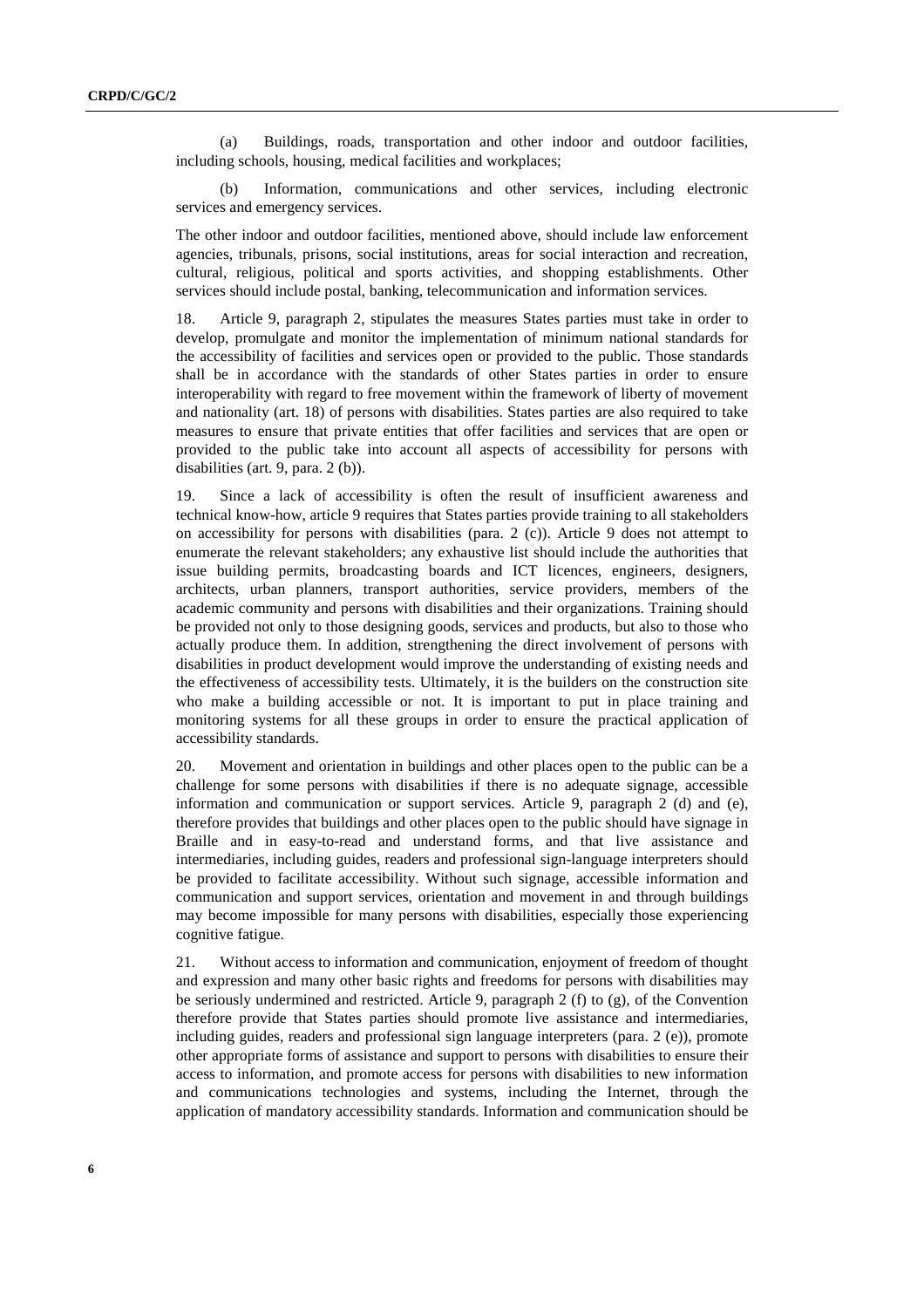available in easy-to-read formats and augmentative and alternative modes and methods to persons with disabilities who use such formats, modes and methods.

22. New technologies can be used to promote the full and equal participation of persons with disabilities in society, but only if they are designed and produced in a way that ensures their accessibility. New investments, research and production should contribute to eliminating inequality, not creating new barriers. Article 9, paragraph 2 (h), therefore calls on States parties to promote the design, development, production and distribution of accessible information and communications technologies and systems at an early stage, so that these technologies and systems become accessible at minimum cost. The use of hearing enhancement systems, including ambient assistive systems to assist hearing aid and induction loop users, and passenger lifts pre-equipped to allow use by persons with disabilities during emergency building evacuations constitute just some of the examples of technological advancements in the service of accessibility.

23. Since accessibility is a precondition for persons with disabilities to live independently, as provided for in article 19 of the Convention, and to participate fully and equally in society, denial of access to the physical environment, transportation, information and communication technologies, and facilities and services open to the public should be viewed in the context of discrimination. Taking "all appropriate measures, including legislation, to modify or abolish existing laws, regulations, customs and practices that constitute discrimination against persons with disabilities" (art. 4, para. 1 (b)) constitutes the main general obligation for all States parties. "States parties shall prohibit all discrimination on the basis of disability and guarantee to persons with disabilities equal and effective legal protection against discrimination on all grounds" (art. 5, para. 2). "In order to promote equality and eliminate discrimination, States parties shall take all appropriate steps to ensure that reasonable accommodation is provided" (art. 5, para. 3).

24. A clear distinction should be drawn between the obligation to ensure access to all newly designed, built or produced objects, infrastructure, goods, products and services and the obligation to remove barriers and ensure access to the existing physical environment and existing transportation, information and communication, and services open to the general public. Another of the States parties' general obligations is to "undertake or promote research and development of universally designed goods, services, equipment and facilities, as defined in article 2 of the Convention, which should require the minimum possible adaptation and the least cost to meet the specific needs of a person with disabilities, to promote their availability and use, and to promote universal design in the development of standards and guidelines" (art. 4, para. 1 (f)). All new objects, infrastructure, facilities, goods, products and services have to be designed in a way that makes them fully accessible for persons with disabilities, in accordance with the principles of universal design. States parties are obliged to ensure that persons with disabilities have access to the existing physical environment, transportation, information and communication and services open to the general public. However, as this obligation is to be implemented gradually, States parties should establish definite time frames and allocate adequate resources for the removal of existing barriers. Furthermore, States parties should clearly prescribe the duties of the different authorities (including regional and local authorities) and entities (including private entities) that should be carried out in order to ensure accessibility. States parties should also prescribe effective monitoring mechanisms to ensure accessibility and monitor sanctions against anyone who fails to implement accessibility standards.

25. Accessibility is related to groups, whereas reasonable accommodation is related to individuals. This means that the duty to provide accessibility is an ex ante duty. States parties therefore have the duty to provide accessibility before receiving an individual request to enter or use a place or service. States parties need to set accessibility standards,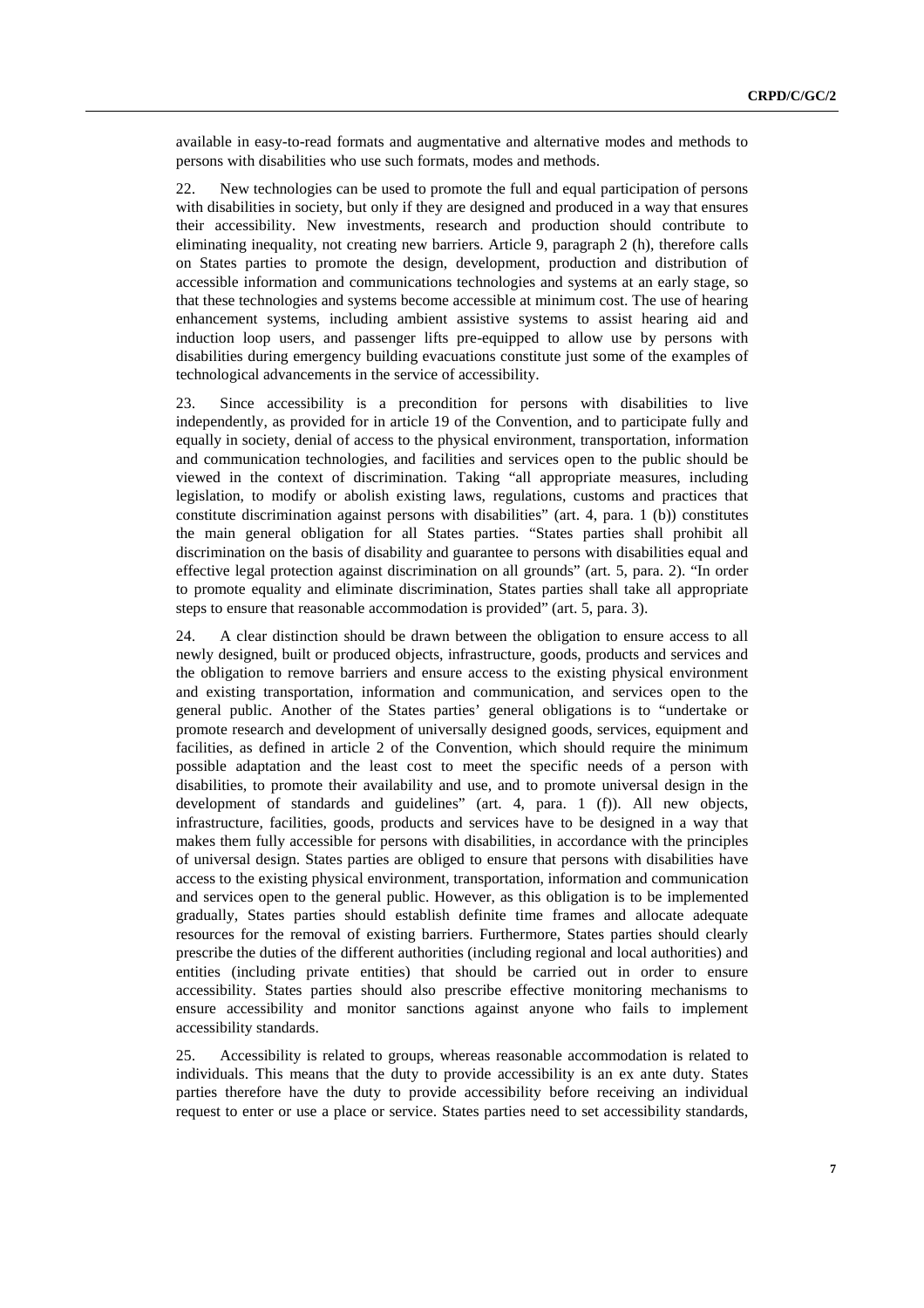which must be adopted in consultation with organizations of persons with disabilities, and they need to be specified for service-providers, builders and other relevant stakeholders. Accessibility standards must be broad and standardized. In the case of individuals who have rare impairments that were not taken into account when the accessibility standards were developed or who do not use the modes, methods or means offered to achieve accessibility (not reading Braille, for example), even the application of accessibility standards may not be sufficient to ensure them access. In such cases, reasonable accommodation may apply. In accordance with the Convention, States parties are not allowed to use austerity measures as an excuse to avoid ensuring gradual accessibility for persons with disabilities. The obligation to implement accessibility is *unconditional*, i.e. the entity obliged to provide accessibility may not excuse the omission to do so by referring to the burden of providing access for persons with disabilities. The duty of reasonable accommodation, contrarily, exists only if implementation constitutes no undue burden on the entity.

26. The duty to provide reasonable accommodation is an *ex nunc* duty, which means that it is enforceable from the moment an individual with an impairment needs it in a given situation, for example, workplace or school, in order to enjoy her or his rights on an equal basis in a particular context. Here, accessibility standards can be an indicator, but may not be taken as prescriptive. Reasonable accommodation can be used as a means of ensuring accessibility for an individual with a disability in a particular situation. Reasonable accommodation seeks to achieve individual justice in the sense that non-discrimination or equality is assured, taking the dignity, autonomy and choices of the individual into account. Thus, a person with a rare impairment might ask for accommodation that falls outside the scope of any accessibility standard.

### **III. Obligations of States parties**

27. Even though ensuring access to the physical environment, transportation, information and communication, and services open to the public is often a precondition for the effective enjoyment of various civil and political rights by persons with disabilities, States parties can ensure that access is achieved through gradual implementation when necessary as well as through the use of international cooperation. An analysis of the situation to identify the obstacles and barriers that need to be removed can be carried out in an efficient manner and within a short- to mid-term framework. Barriers should be removed in a continuous and systematic way, gradually yet steadily.

28. States parties are obliged to adopt, promulgate and monitor national accessibility standards. If no relevant legislation is in place, adopting a suitable legal framework is the first step. States parties should undertake a comprehensive review of the laws on accessibility in order to identify, monitor and address gaps in legislation and implementation. Disability laws often fail to include ICT in their definition of accessibility, and disability rights laws concerned with non-discriminatory access in areas such as procurement, employment and education often fail to include access to ICT and the many goods and services central to modern society that are offered through ICT. It is important that the review and adoption of these laws and regulations are carried out in close consultation with persons with disabilities and their representative organizations (art. 4, para. 3), as well as all other relevant stakeholders, including members of the academic community and expert associations of architects, urban planners, engineers and designers. Legislation should incorporate and be based on the principle of universal design, as required by the Convention (art. 4, para. 1 (f)). It should provide for the mandatory application of accessibility standards and for sanctions, including fines, for those who fail to apply them.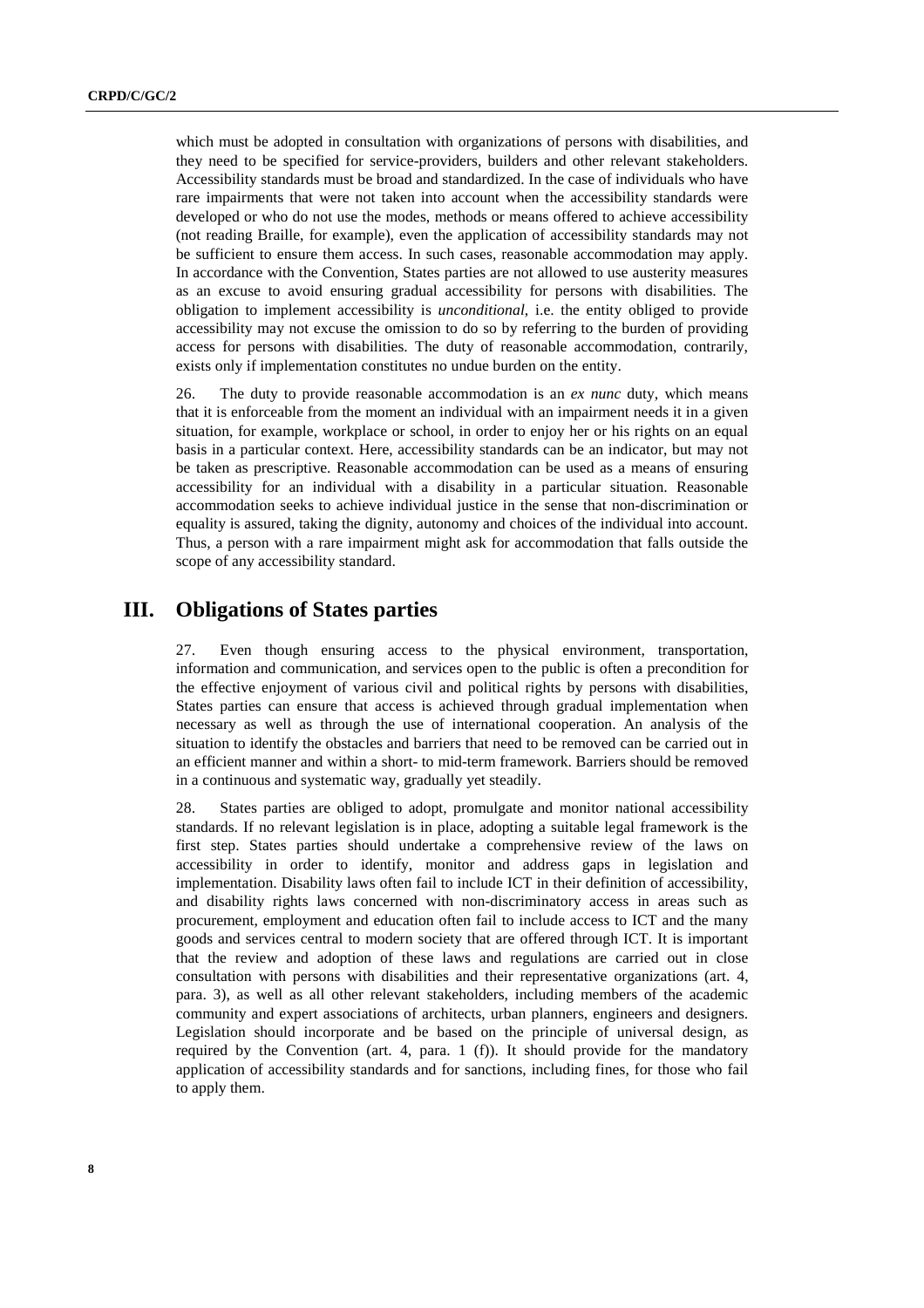29. It is helpful to mainstream accessibility standards that prescribe various areas that have to be accessible, such as the physical environment in laws on construction and planning, transportation in laws on public aerial, railway, road and water transport, information and communication, and services open to the public. However, accessibility should be encompassed in general and specific laws on equal opportunities, equality and participation in the context of the prohibition of disability-based discrimination. Denial of access should be clearly defined as a prohibited act of discrimination. Persons with disabilities who have been denied access to the physical environment, transportation, information and communication, or services open to the public should have effective legal remedies at their disposal. When defining accessibility standards, States parties have to take into account the diversity of persons with disabilities and ensure that accessibility is provided to persons of any gender and of all ages and types of disability. Part of the task of encompassing the diversity of persons with disabilities in the provision of accessibility is recognizing that some persons with disabilities need human or animal assistance in order to enjoy full accessibility (such as personal assistance, sign language interpretation, tactile sign language interpretation or guide dogs). It must be stipulated, for example, that banning guide dogs from entering a particular building or open space would constitute a prohibited act of disability-based discrimination.

30. It is necessary to establish minimum standards for the accessibility of different services provided by public and private enterprises for persons with different types of impairments. Reference tools such as the ITU-T recommendation Telecommunications Accessibility Checklist for standardization activities (2006) and the Telecommunications accessibility guidelines for older persons and persons with disabilities (ITU-T recommendation F.790) should be mainstreamed whenever a new ICT-related standard is developed. That would allow the generalization of universal design in the development of standards. States parties should establish a legislative framework with specific, enforceable, time-bound benchmarks for monitoring and assessing the gradual modification and adjustment by private entities of their previously inaccessible services into accessible ones. States parties should also ensure that all newly procured goods and services are fully accessible for persons with disabilities. Minimum standards must be developed in close consultation with persons with disabilities and their representative organizations, in accordance with article 4, paragraph 3, of the Convention. The standards can also be developed in collaboration with other States parties and international organizations and agencies through international cooperation, in accordance with article 32 of the Convention. States parties are encouraged to join ITU study groups in the radiocommunication, standardization and development sectors of the Union, which actively work at mainstreaming accessibility in the development of international telecommunications and ICT standards and at raising industry's and governments' awareness of the need to increase access to ICT for persons with disabilities. Such cooperation can be useful in developing and promoting international standards that contribute to the interoperability of goods and services. In the field of communication-related services, States parties must ensure at least a minimum quality of services, especially for the relatively new types of services, such as personal assistance, sign language interpretation and tactile signing, aiming at their standardization.

31. When reviewing their accessibility legislation, States parties must consider and, where necessary, amend their laws to prohibit discrimination on the basis of disability. As a minimum, the following situations in which lack of accessibility has prevented a person with disabilities from accessing a service or facility open to the public should be considered as prohibited acts of disability-based discrimination:

(a) Where the service or facility was established after relevant accessibility standards were introduced;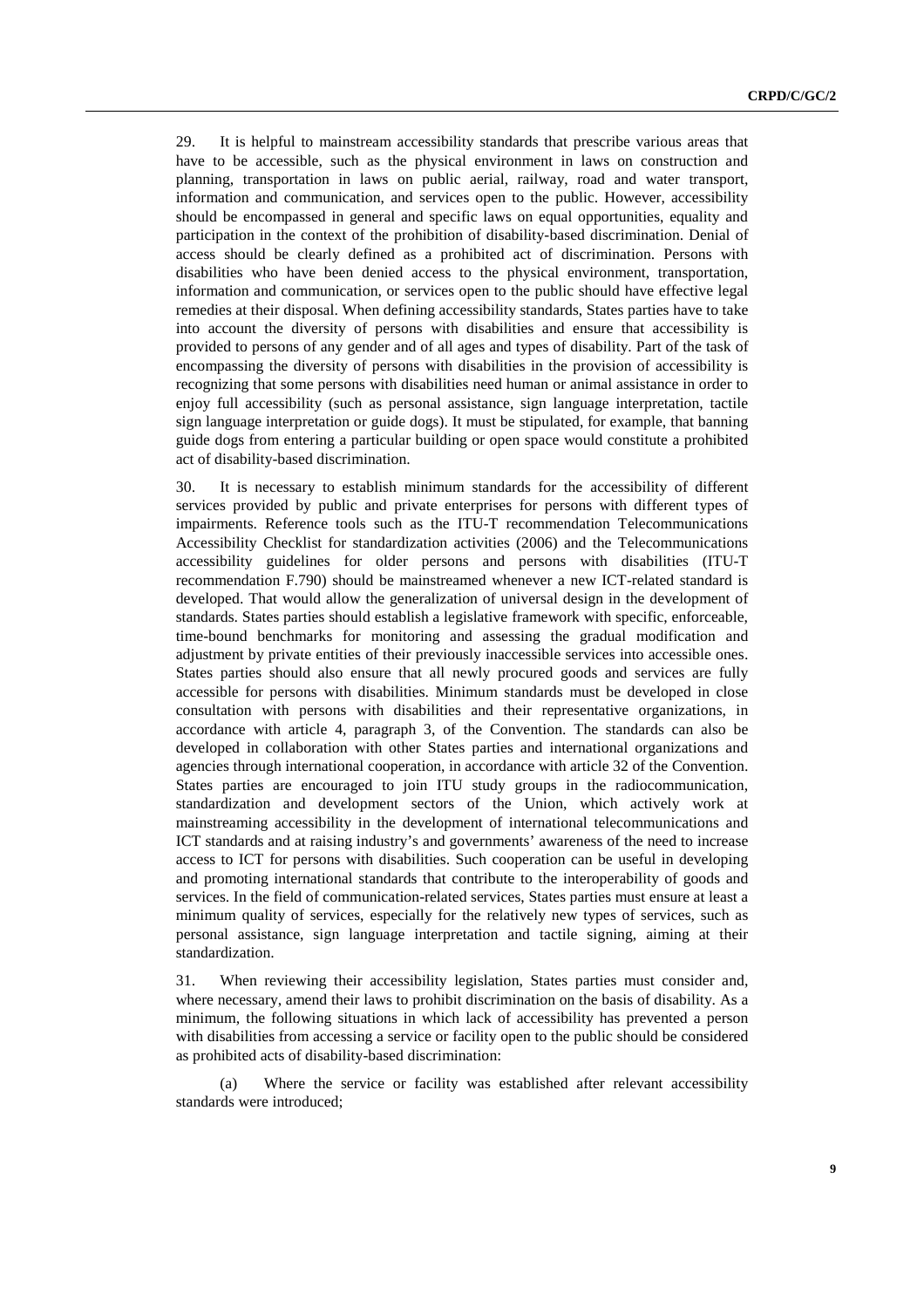(b) Where access could have been granted to the facility or service (when it came into existence) through reasonable accommodation.

32. As part of their review of accessibility legislation, States parties must also consider their laws on public procurement to ensure that their public procurement procedures incorporate accessibility requirements. It is unacceptable to use public funds to create or perpetuate the inequality that inevitably results from inaccessible services and facilities. Public procurements should be used to implement affirmative action in line with the provisions of article 5, paragraph 4, of the Convention in order to ensure accessibility and de facto equality for persons with disabilities.

33. States parties should adopt action plans and strategies to identify existing barriers to accessibility, set time frames with specific deadlines and provide both the human and material resources necessary to remove the barriers. Once adopted, such action plans and strategies should be strictly implemented. States parties should also strengthen their monitoring mechanisms in order to ensure accessibility and they should continue providing sufficient funds to remove barriers to accessibility and train monitoring staff. As accessibility standards are often implemented locally, continuous capacity-building of the local authorities responsible for monitoring implementation of the standards is of paramount importance. States parties are under an obligation to develop an effective monitoring framework and set up efficient monitoring bodies with adequate capacity and appropriate mandates to make sure that plans, strategies and standardization are implemented and enforced.

### **IV. Relationship with other articles of the Convention**

34. The duty of States parties to ensure access to the physical environment, transportation, information and communication, and services open to the public for persons with disabilities should be seen from the perspective of equality and non-discrimination. Denial of access to the physical environment, transportation, information and communication, and services open to the public constitutes an act of disability-based discrimination that is prohibited by article 5 of the Convention. Ensuring accessibility *pro futuro* should be viewed in the context of implementing the general obligation to develop universally designed goods, services, equipment and facilities (art. 4, para. 1 (f)).

35. Awareness-raising is one of the preconditions for the effective implementation of the Convention on the Rights of Persons with Disabilities. Since accessibility is often viewed narrowly, as accessibility to the built environment (which is significant, but only one aspect of access for persons with disabilities), States parties should strive systematically and continuously to raise awareness about accessibility among all relevant stakeholders. The all-encompassing nature of accessibility should be addressed, providing for access to the physical environment, transportation, information and communication, and services. Awareness-raising should also stress that the duty to observe accessibility standards applies equally to the public and to the private sector. It should promote the application of universal design and the idea that designing and building in an accessible way from the earliest stages is cost-effective and economical. Awareness-raising should be carried out in cooperation with persons with disabilities, their representative organizations and technical experts. Special attention should be paid to capacity-building for the application and monitoring of the implementation of accessibility standards. The media should not only take into account the accessibility of their own programmes and services for persons with disabilities, but should also take an active role in promoting accessibility and contributing to awarenessraising.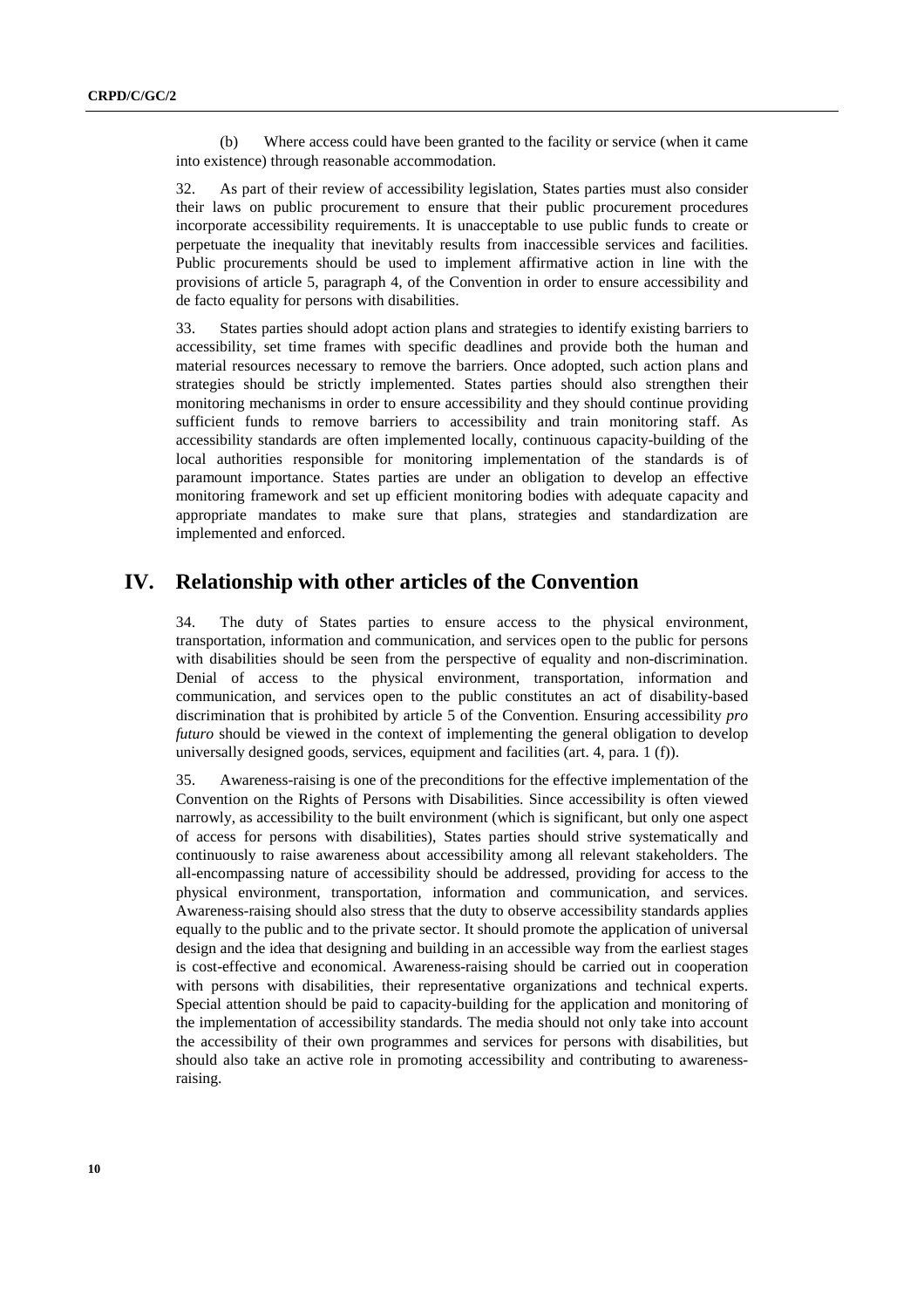36. Ensuring full access to the physical environment, transportation, information and communication, and services open to the public is indeed a vital precondition for the effective enjoyment of many rights covered by the Convention. In situations of risk, natural disasters and armed conflict, the emergency services must be accessible to persons with disabilities, or their lives cannot be saved or their well-being protected (art. 11). Accessibility must be incorporated as a priority in post-disaster reconstruction efforts. Therefore, disaster risk reduction must be accessible and disability-inclusive.

37. There can be no effective access to justice if the buildings in which law-enforcement agencies and the judiciary are located are not physically accessible, or if the services, information and communication they provide are not accessible to persons with disabilities (art. 13). Safe houses, support services and procedures must all be accessible in order to provide effective and meaningful protection from violence, abuse and exploitation to persons with disabilities, especially women and children (art. 16). Accessible environment, transportation, information and communication, and services are a precondition for the inclusion of persons with disabilities in their respective local communities and for them to have an independent life (art. 19).

38. Articles 9 and 21 intersect on the issue of information and communication. Article 21 provides that States parties "shall take all appropriate measures to ensure that persons with disabilities can exercise the right to freedom of expression and opinion, including the freedom to seek, receive and impart information and ideas on an equal basis with others and through all forms of communication of their choice". It goes on to describe in detail how the accessibility of information and communication can be ensured in practice. It requires that States parties "provide information intended for the general public to persons with disabilities in accessible formats and technologies appropriate to different kinds of disabilities" (art. 21 (a)). Furthermore, it provides for "facilitating the use of sign languages, Braille, augmentative and alternative communication, and all other accessible means, modes and formats of communication of their choice by persons with disabilities in official interactions" (art. 21 (b)). Private entities that provide services to the general public, including through the Internet, are urged to provide information and services in accessible and usable formats for persons with disabilities (art. 21 (c)) and the mass media, including providers of information through the Internet, are encouraged to make their services accessible to persons with disabilities (art. 21 (d)). Article 21 also requires States parties to recognize and promote the use of sign languages, in accordance with articles 24, 27, 29 and 30 of the Convention.

39. Without accessible transport to schools, accessible school buildings, and accessible information and communication, persons with disabilities would not have the opportunity to exercise their right to education (art. 24 of the Convention). Thus schools have to be accessible, as is explicitly indicated in article 9, paragraph 1 (a), of the Convention. However, it is the entire process of inclusive education that must be accessible, not just buildings, but all information and communication, including ambient or FM assistive systems, support services and reasonable accommodation in schools. In order to foster accessibility, education as well as the content of school curricula should promote and be conducted in sign language, Braille, alternative script, and augmentative and alternative modes, means and formats of communication and orientation (art. 24, para. 3 (a)), with special attention to the appropriate languages and modes and means of communication used by blind, deaf and deaf-blind students. Modes and means of teaching should be accessible and should be conducted in accessible environments. The whole environment of students with disabilities must be designed in a way that fosters inclusion and guarantees their equality in the entire process of their education. Full implementation of article 24 of the Convention should be considered in conjunction with the other core human rights instruments as well as the provisions of the Convention against Discrimination in Education of the United Nations Educational, Scientific and Cultural Organization*.*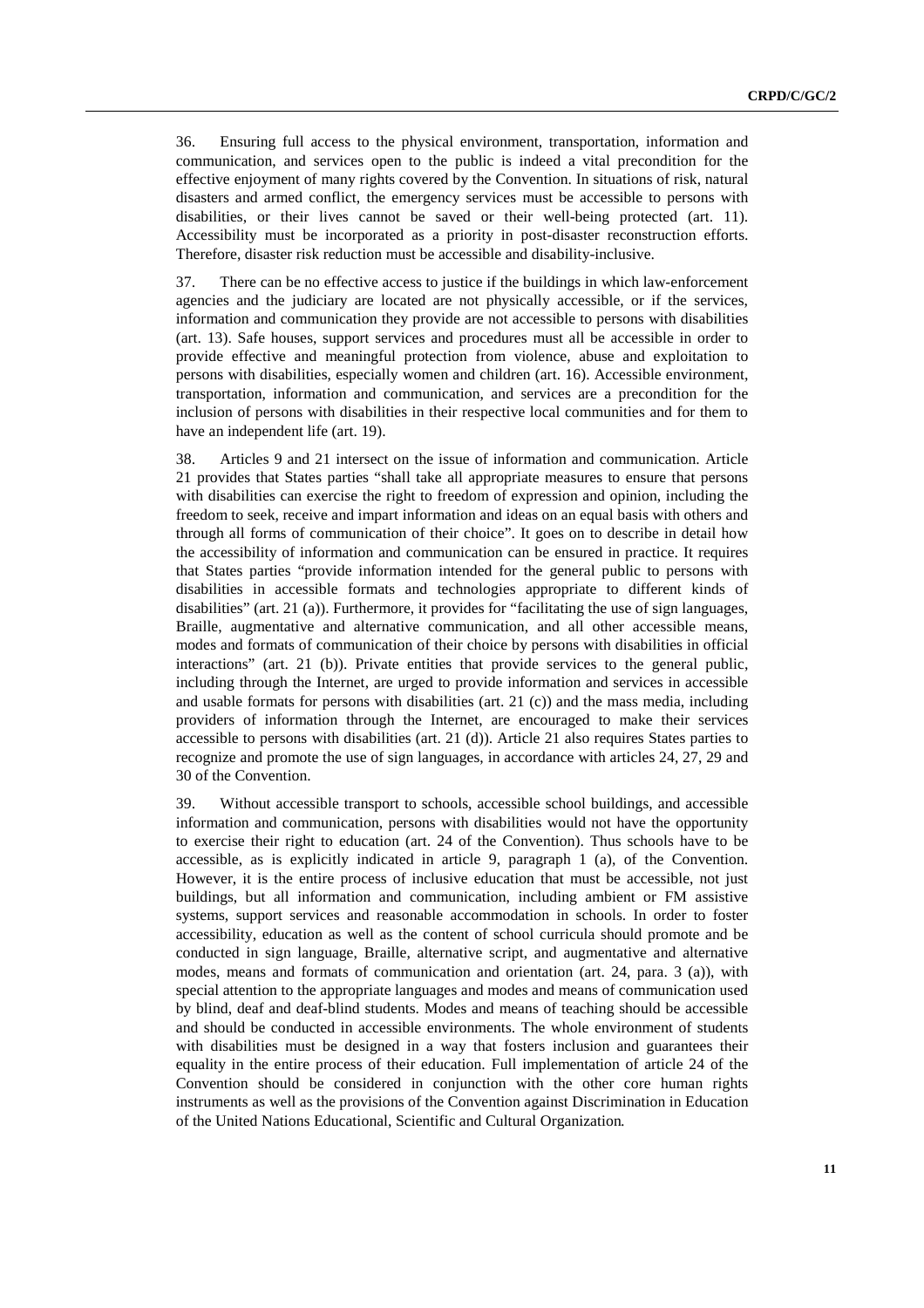40. Health care and social protection would remain unattainable for persons with disabilities without access to the premises where those services are provided. Even if the buildings where the health-care and social protection services are provided are themselves accessible, without accessible transportation, persons with disabilities are unable to travel to the places where the services are being provided. All information and communication pertaining to the provision of health care should be accessible through sign language, Braille, accessible electronic formats, alternative script, and augmentative and alternative modes, means and formats of communication. It is especially important to take into account the gender dimension of accessibility when providing health care, particularly reproductive health care for women and girls with disabilities, including gynaecological and obstetric services.

41. Persons with disabilities cannot effectively enjoy their work and employment rights, as described in article 27 of the Convention, if the workplace itself is not accessible. Workplaces therefore have to be accessible, as is explicitly indicated in article 9, paragraph 1 (a). A refusal to adapt the workplace constitutes a prohibited act of disabilitybased discrimination. Besides the physical accessibility of the workplace, persons with disabilities need accessible transport and support services to get to their workplaces. All information pertaining to work, advertisements of job offers, selection processes and communication at the workplace that is part of the work process must be accessible through sign language, Braille, accessible electronic formats, alternative script, and augmentative and alternative modes, means and formats of communication. All trade union and labour rights must also be accessible, as must training opportunities and job qualifications. For example, foreign language or computer courses for employees and trainees must be conducted in an accessible environment in accessible forms, modes, means and formats.

42. Article 28 of the Convention addresses an adequate standard of living and social protection for persons with disabilities. States parties should take the necessary measures to ensure that both mainstream and disability-specific social protection measures and services are provided in an accessible manner, in accessible buildings, and that all information and communication pertaining to them is accessible through sign language, Braille, accessible electronic formats, alternative script, and augmentative and alternative modes, means and formats of communication. Social housing programmes should offer housing that is, inter alia, accessible for persons with disabilities and the elderly.

43. Article 29 of the Convention guarantees persons with disabilities the right to participate in political and public life, and to take part in running public affairs. Persons with disabilities would be unable to exercise those rights equally and effectively if States parties failed to ensure that voting procedures, facilities and materials were appropriate, accessible and easy to understand and use. It is also important that political meetings and materials used and produced by political parties or individual candidates participating in public elections are accessible. If not, persons with disabilities are deprived of their right to participate in the political process in an equal manner. Persons with disabilities who are elected to public office must have equal opportunities to carry out their mandate in a fully accessible manner.

44. Everyone has the right to enjoy the arts, take part in sports and go to hotels, restaurants and bars. However, wheelchair users cannot go to a concert if there are only stairs in the concert hall. Blind persons cannot enjoy a painting if there is no description of it they can hear in the gallery. Hard of hearing persons cannot enjoy a film if there are no subtitles. Deaf persons cannot enjoy a theatrical play if there is no sign language interpretation. Persons with intellectual disabilities cannot enjoy a book if there is no easyto-read version or a version in augmentative and alternative modes. Article 30 of the Convention requires that States parties recognize the right of persons with disabilities to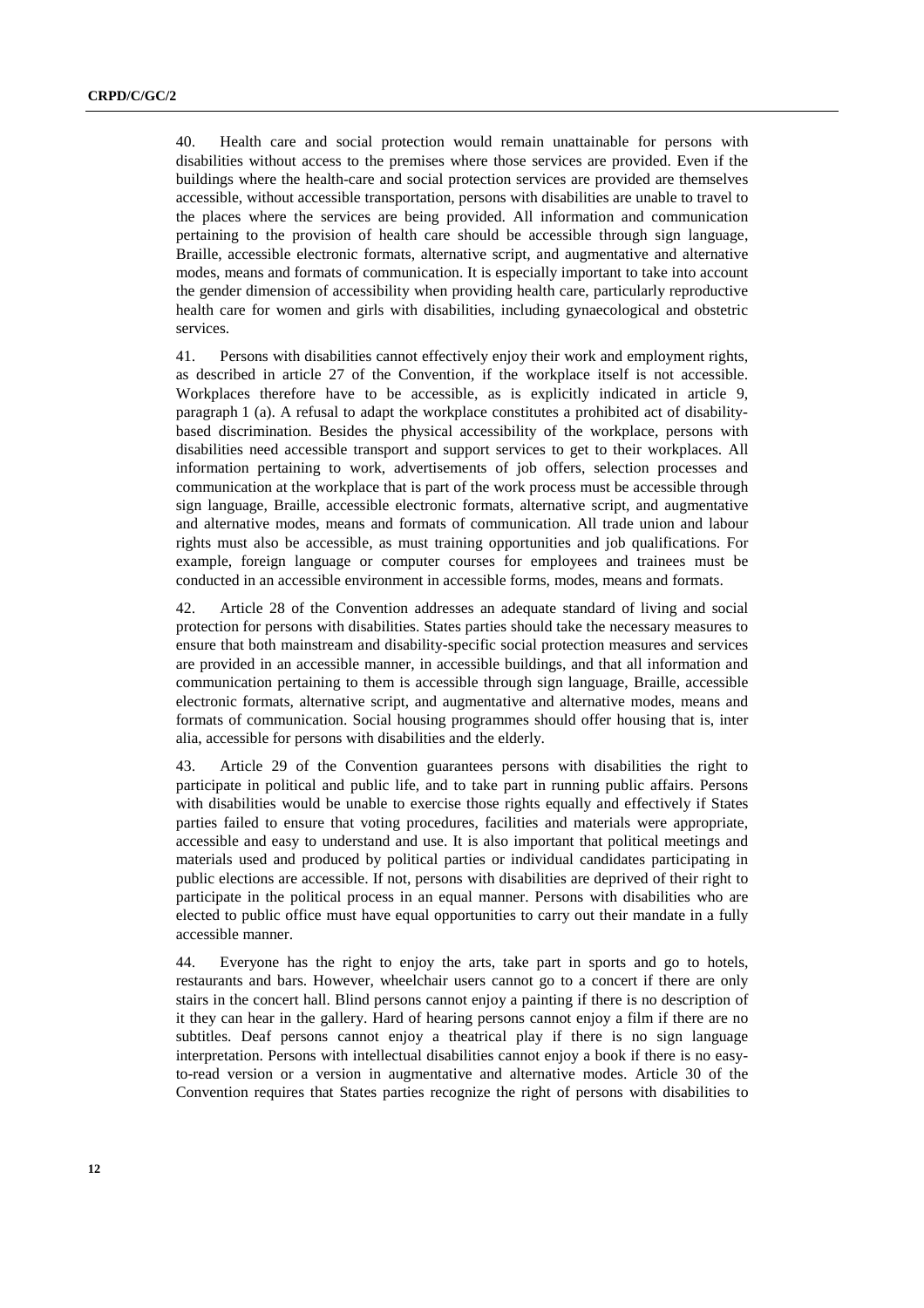take part in cultural life on an equal basis with others. States parties are required to take all appropriate measures to ensure that persons with disabilities:

(a) Enjoy access to cultural materials in accessible formats;

(b) Enjoy access to television programmes, films, theatre and other cultural activities, in accessible formats;

(c) Enjoy access to places for cultural performances or services, such as theatres, museums, cinemas, libraries and tourism services, and, as far as possible, enjoy access to monuments and sites of national cultural importance.

The provision of access to cultural and historical monuments that are part of national heritage may indeed be a challenge in some circumstances. However, States parties are obliged to strive to provide access to these sites. Many monuments and sites of national cultural importance have been made accessible in a way that preserves their cultural and historical identity and uniqueness.

45. "States parties shall take appropriate measures to enable persons with disabilities to have the opportunity to develop and utilize their creative, artistic and intellectual potential" (art. 30, para. 2). "States parties shall take all appropriate steps, in accordance with international law, to ensure that laws protecting intellectual property rights do not constitute an unreasonable or discriminatory barrier to access by persons with disabilities to cultural materials" (art. 30, para. 3). The Marrakesh Treaty to Facilitate Access to Published Works for Persons Who Are Blind, Visually Impaired, or Otherwise Print Disabled of the World Intellectual Property Organization, adopted in June 2013, should ensure access to cultural material without unreasonable or discriminatory barriers for persons with disabilities, including people with disabilities living abroad or as a member of a minority in another country and who speak or use the same language or means of communication, especially those facing challenges accessing classic print materials. The Convention on the Rights of Persons with Disabilities provides that persons with disabilities are entitled, on an equal basis with others, to recognition and support of their specific cultural and linguistic identity. Article 30, paragraph 4, stresses the recognition of and support for sign languages and deaf culture.

46. Article 30, paragraph 5, of the Convention provides that, in order to enable persons with disabilities to participate on an equal basis with others in recreational, leisure and sporting activities, States parties shall take appropriate measures:

(a) To encourage and promote the participation, to the fullest extent possible, of persons with disabilities in mainstream sporting activities at all levels;

(b) To ensure that persons with disabilities have an opportunity to organize, develop and participate in disability-specific sporting and recreational activities and, to this end, encourage the provision, on an equal basis with others, of appropriate instruction, training and resources;

(c) To ensure that persons with disabilities have access to sporting, recreational and tourism venues;

(d) To ensure that children with disabilities have equal access with other children to participation in play, recreation and leisure and sporting activities, including those activities in the school system;

(e) To ensure that persons with disabilities have access to services from those involved in the organization of recreational, tourism, leisure and sporting activities.

47. International cooperation, as described in article 32 of the Convention, should be a significant tool in the promotion of accessibility and universal design. The Committee